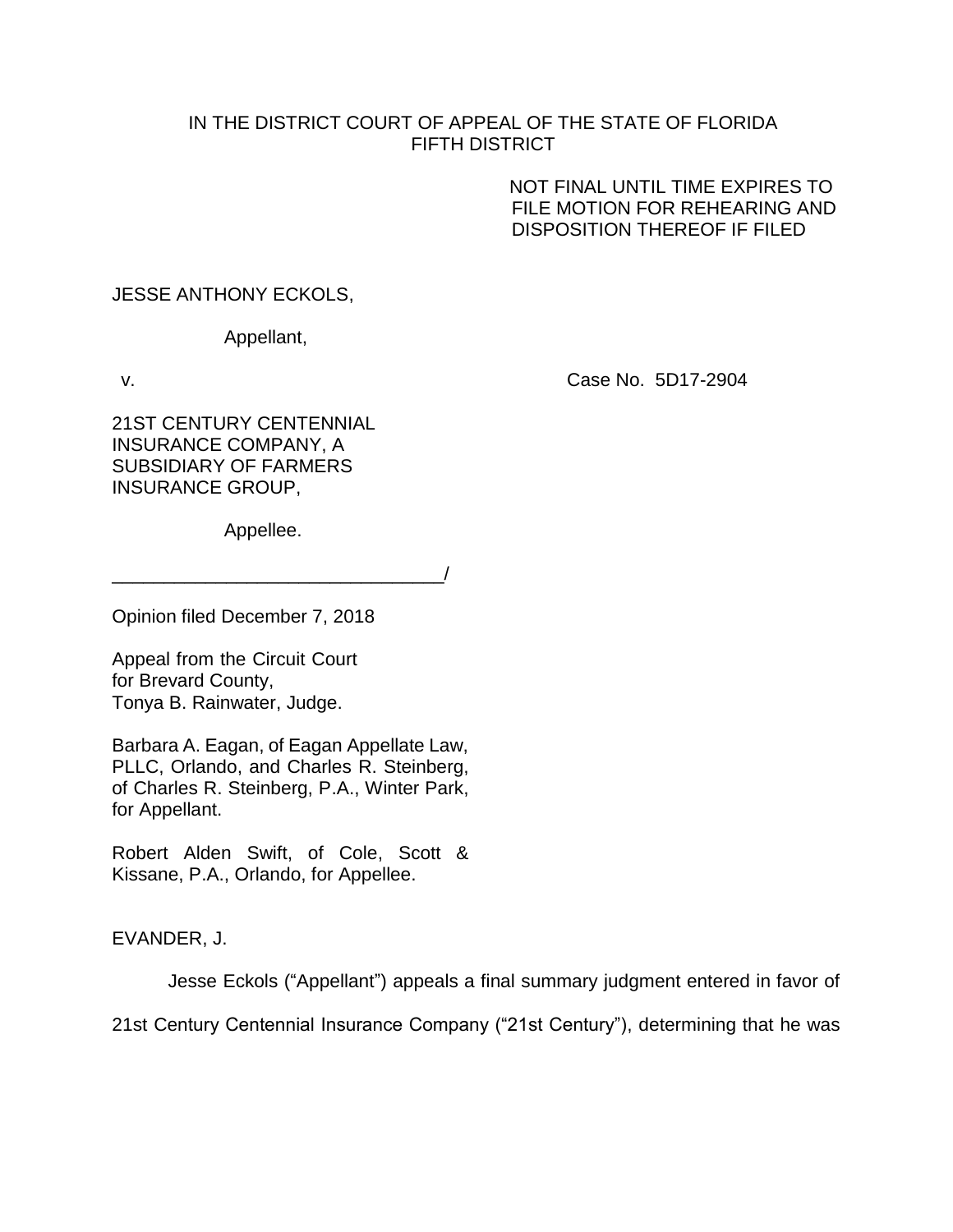not entitled to uninsured/underinsured motorist ("UM") benefits. Because the exclusion clause relied upon by 21st Century was ambiguous, we reverse.

In September 2012, 21st Century issued a renewal automobile insurance policy for Maria Eckols, her husband, Rene Eckols, and their son, Cody Eckols. The policy declarations listed three covered vehicles—a Ford Taurus, a Ford Mustang, and a Nissan King Cab truck. The policy included \$50,000/\$100,000 per person/accident in UM coverage for bodily injury "sustained by an insured and . . . [c]aused by an auto accident with an uninsured motorist." During the policy period, the Eckols' oldest son, Appellant, was injured when he was struck by an uninsured/underinsured motorist.

Although Appellant was not a named insured, the Eckols' insurance policy expressly provided UM coverage for a "family member" of the named insured. The policy defined "family member" as "a person related to [named insured] by blood, marriage or adoption and who is a resident of the [named insured's] household." Appellant claimed entitlement to UM benefits as a "family member."

At the time of the collision, Appellant was operating a motorcycle he owned. 21st Century asserted, as an affirmative defense, that Appellant's claim was excluded because Appellant was injured while operating an owned vehicle that was not covered under the policy. The exclusion provision relied upon by 21st Century read:

- A. *We* do not provide Uninsured Motorist Coverage for *bodily injury* sustained:
	- 1. By an *insured* while *occupying* any motor vehicle *owned* by that *insured* which is not insured for this coverage under this policy. This includes a *trailer* of any type used with that vehicle.

(Emphasis in original).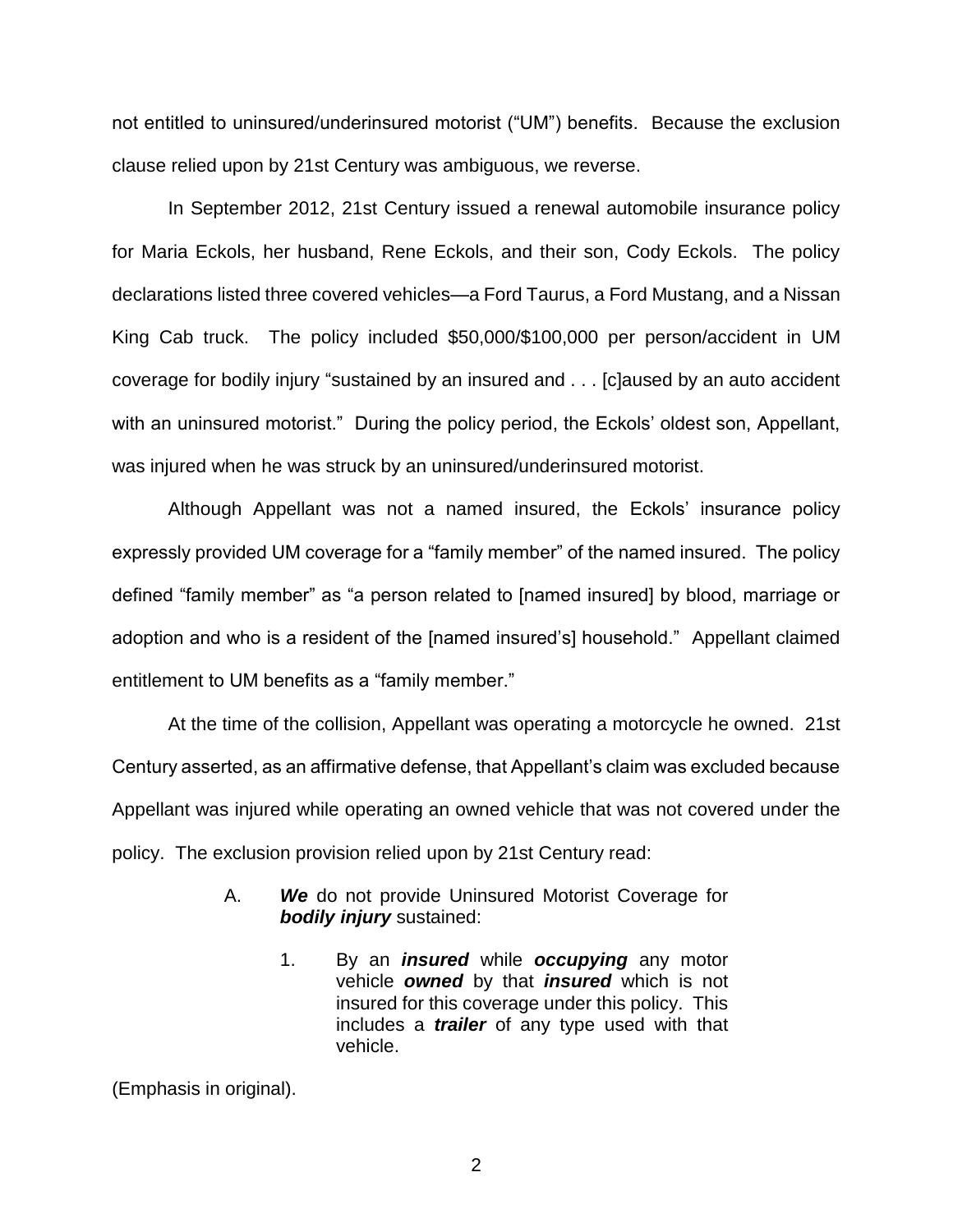Appellant acknowledged that, at first blush, this exclusion provision would appear to bar his claim. However, Appellant observed that the policy required the definition of boldfaced, italicized words to be given the meanings supplied in the policy and that the policy had defined "owned" to mean having legal title to or legal possession of an "auto" or "trailer."<sup>1</sup> "Auto" was defined by the policy to mean a "four wheel private passenger car, van, pickup, or jeep type automobile designed for operation principally upon public roads with a gross vehicle weight (as determined by the manufacturer's specifications) of 10,000 pounds or less." Thus, Appellant argued that application of the policy's definitions rendered the exclusion provision relied upon by 21st Century ambiguous because Appellant's motorcycle was not a "four wheel vehicle." The trial court rejected Appellant's argument and found that Appellant's claim was barred by the aforesaid exclusion provision.

Section 627.727(9)(d), Florida Statutes (2012), provides that insurers may offer policies for UM coverage containing provisions that do "not apply to the named insured or family members residing in her or his household who are injured while occupying any vehicle owned by such insureds for which uninsured motorist coverage was not purchased." However, while insurers are not allowed to provide less UM coverage than

 $\overline{a}$ 

- 1. To hold legal title to the *auto* or *trailer*,
- 2. To have legal possession of an *auto* or *trailer* subject to a lien or security agreement, or
- 3. To have legal possession of an *auto* that is leased or rented to that person under a written contract for a continuous period of six months or more.

<sup>&</sup>lt;sup>1</sup> Specifically, the policy defined "owned" to mean: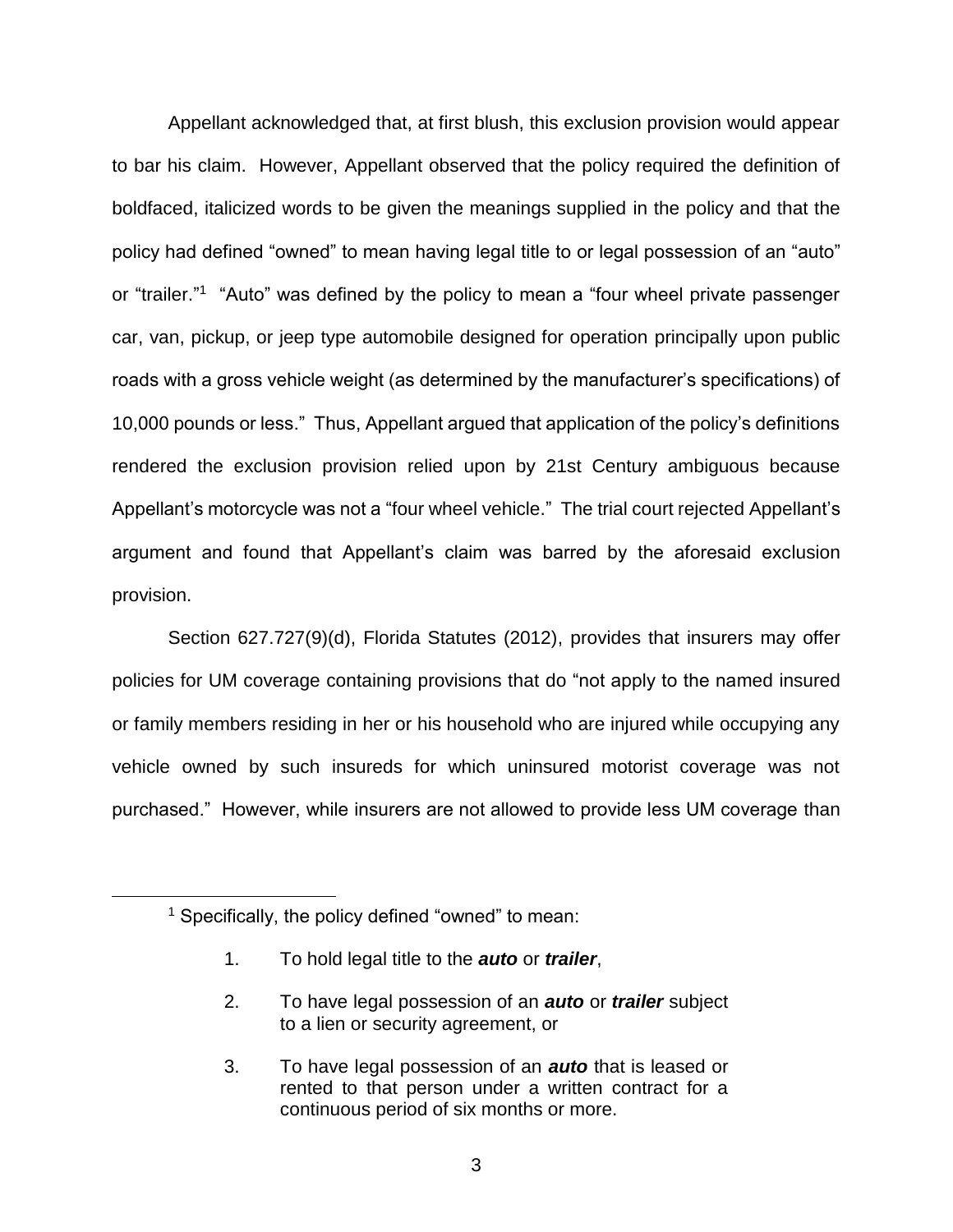required by section 627.727, they are free to provide more coverage than the statute requires. *Universal Underwriters Ins. Co. v. Morrison*, 574 So. 2d 1063, 1065 (Fla. 1990).

Courts generally construe an insurance policy in accordance with its plain language. *Auto-Owner Ins. Co. v. Anderson*, 756 So. 2d 29, 34 (Fla. 2000). If the relevant policy language is susceptible to more than one reasonable interpretation, one providing coverage and the other limiting coverage, the insurance policy is considered ambiguous. *Id.* Ambiguous policy provisions are to be construed strictly against the insurer and liberally in favor of the insured. *Id.* Ambiguous exclusion clauses are construed "even more strictly against the insurer than coverage clauses." *Id.* This is so because insurers have the responsibility to clearly set forth what damages are excluded from coverage under the policy. *Fayad v. Clarendon Nat'l Ins. Co*., 899 So. 2d 1082, 1086 (Fla. 2005).

Here, the exclusion provision relied upon by 21st Century is ambiguous as to whether it applies to motorcycles. If one was to use the ordinary and common definition of the terms "motor vehicle" and "owned," we would agree with 21st Century that UM coverage was excluded where the insured was injured while operating his or her motorcycle and that motorcycle was not a covered vehicle under the policy. However, the policy calls for the application of its own definition of the terms "owned" and "auto." The application of these definitions could reasonably be construed to narrow the undefined term "motor vehicle" to certain specified four-wheeled motor vehicles and thereby render the exclusion inapplicable to motorcycles.<sup>2</sup>

 $\overline{a}$ 

 $2$  The exclusion provision could reasonably be construed to read as follows if the policy's definitions of "owned" and "auto" were applied:

We do not provide Uninsured Motorist Coverage for bodily injury sustained by an insured while occupying any four